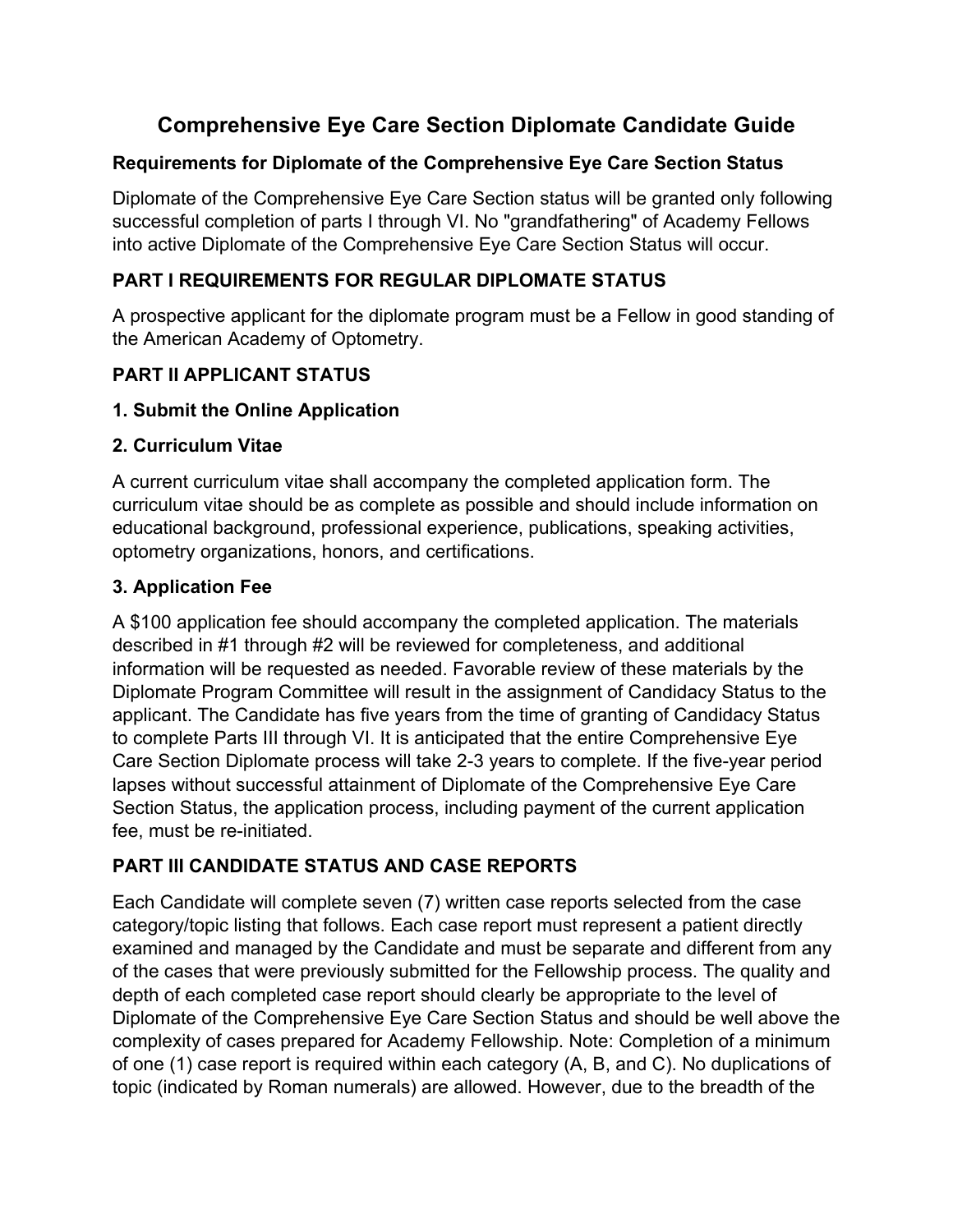categories, some cases could be placed in more than one topic. The Diplomate Committee will provide guidance to the Candidate. Communication is encouraged.

### **Category A: Clinical Optometry (minimum of 1 topic)**

#### **Topic I. General Optometry**

Examples: Geriatric case, Special population case (mental, physical, cognitive, or developmental disabilities), Unusual refractive case

#### **Topic II. Contact Lens**

Examples: Significant ametropia, Trauma, Post-operative, Therapeutic case

### **Topic III. Functional Vision**

Examples: Sports vision case, Diagnosis and management of binocular/accommodative disorder, Vision training/visual perception case, Amblyopia case, Pediatrics case

### **Topic IV. Vision Rehabilitation/Neuro-Optometric Rehabilitation**

Examples: Traumatic brain injury, Low vision case

### **Topic V. Public Health**

Examples: Environmental vision/occupational case, Health promotion/disease prevention-related case, Management of a disease or condition from a group or population-based perspective

### **Category B: Ocular Disease/Surgery (minimum of 1 topic)**

#### **Topic I. Glaucoma**

Examples: Diagnosis and management of glaucoma

#### **Topic II. Peri-Operative Management of Ocular Surgery**

Examples: Diagnosis & peri-operative management of cataract, strabismus, lid anomalies (excluding refractive surgery)

#### **Topic III. Management of Refractive Surgery Complication**

Examples: Corneal ectasia, DLK

### **Topic IV. Diagnosis & Management of Ocular Disease-Anterior Segment** Examples: Keratitis, Recurrent corneal erosion, Trauma, Anterior uveitis, Disorders of the lids, lacrimal system, conjunctiva, cornea, and iris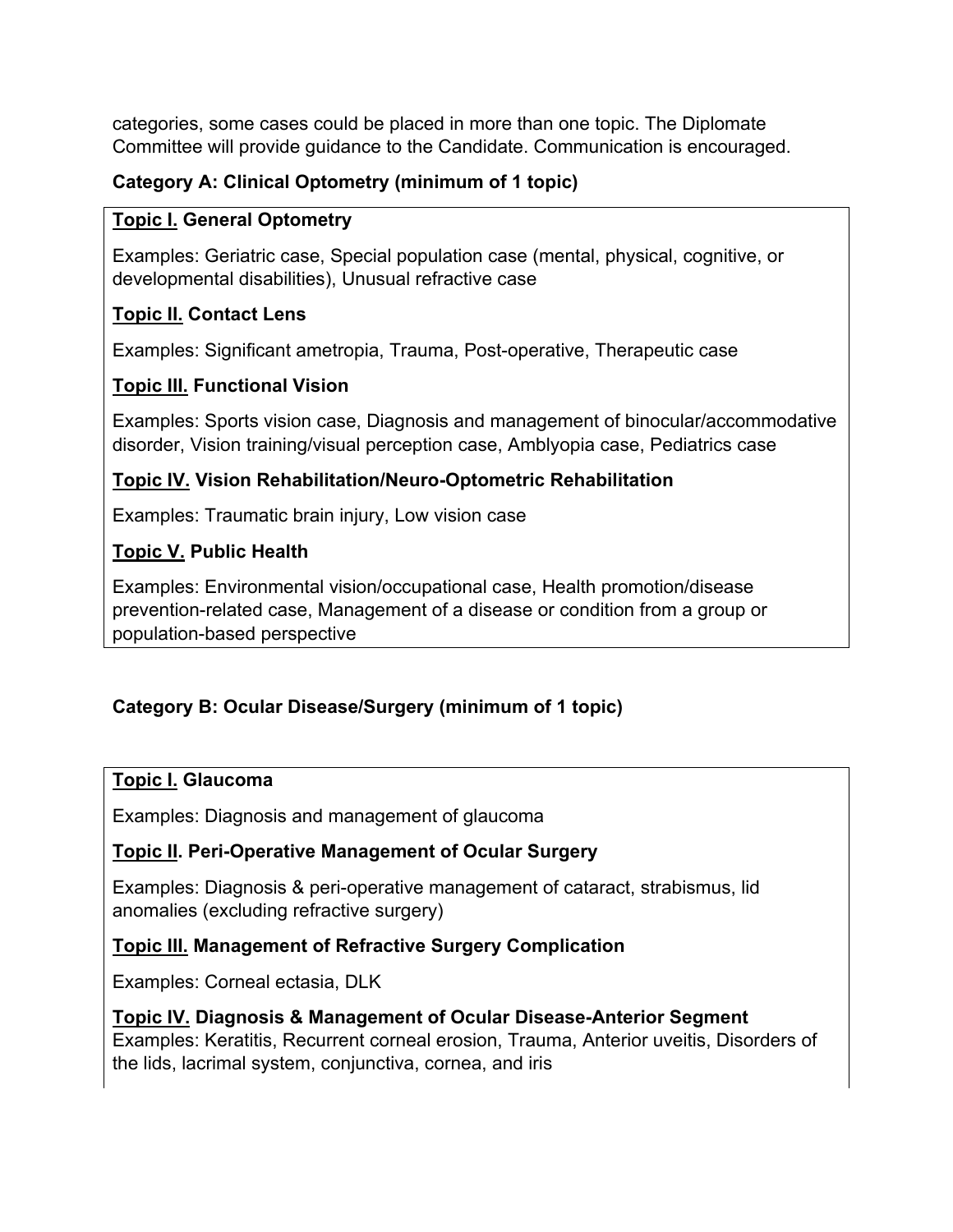#### **Topic V. Diagnosis & Management of Ocular Disease-Posterior Segment**

Examples: AMD, ICSC, Disorders of the vitreous, retina, choroid, sclera, and optic nerve

#### **Category C: Related Systemic Disease (minimum of 1 topic)**

#### **Topic I. Neuro-Optometry**

Examples: Diagnosis and management of related neurological disease, cranial nerve palsy, tumor, migraine, Horner syndrome, cerebrovascular disease, pseudotumor cerebri

### **Topic II. Oral Pharmaceuticals**

Examples: Diagnosis and treatment of disease with prescription oral medication, diagnosis and management of an adverse reaction to a systemic medication, or clinical ocular toxicology case

### **Topic III. Principles of Diagnosis**

Examples: Diagnosis & management of patient utilizing laboratory testing, imaging, visual fields (excluding glaucoma), OCT, corneal topography, VEP, new diagnostic technologies

### **Topic IV. Systemic/Ocular Disease**

Examples: Diagnosis & management of ocular-related systemic disease (cardiovascular, dermatological, endocrine, infectious, rheumatologic/inflammatory disorders, etc.),vascular diseases both systemic and ocular, HTN, retinal emboli, rosacea, DM, thyroid dysfunction, HIV/AIDS, HZV, GCA, Sjogren syndrome, etc.

### **CASE REPORT INSTRUCTIONS FOR DIPLOMATE CANDIDATES**

#### I. Title Page

Full title, each author's name, highest academic degree, affiliation, department and institution where case study was performed. Specify the general category (A, B, or C) and include the topic roman numeral.

II. Abstract Include a structured abstract (200 words or less) with the following four headings:

- A. Introduction
- B. Case Report
- C. Discussion
- D. Conclusion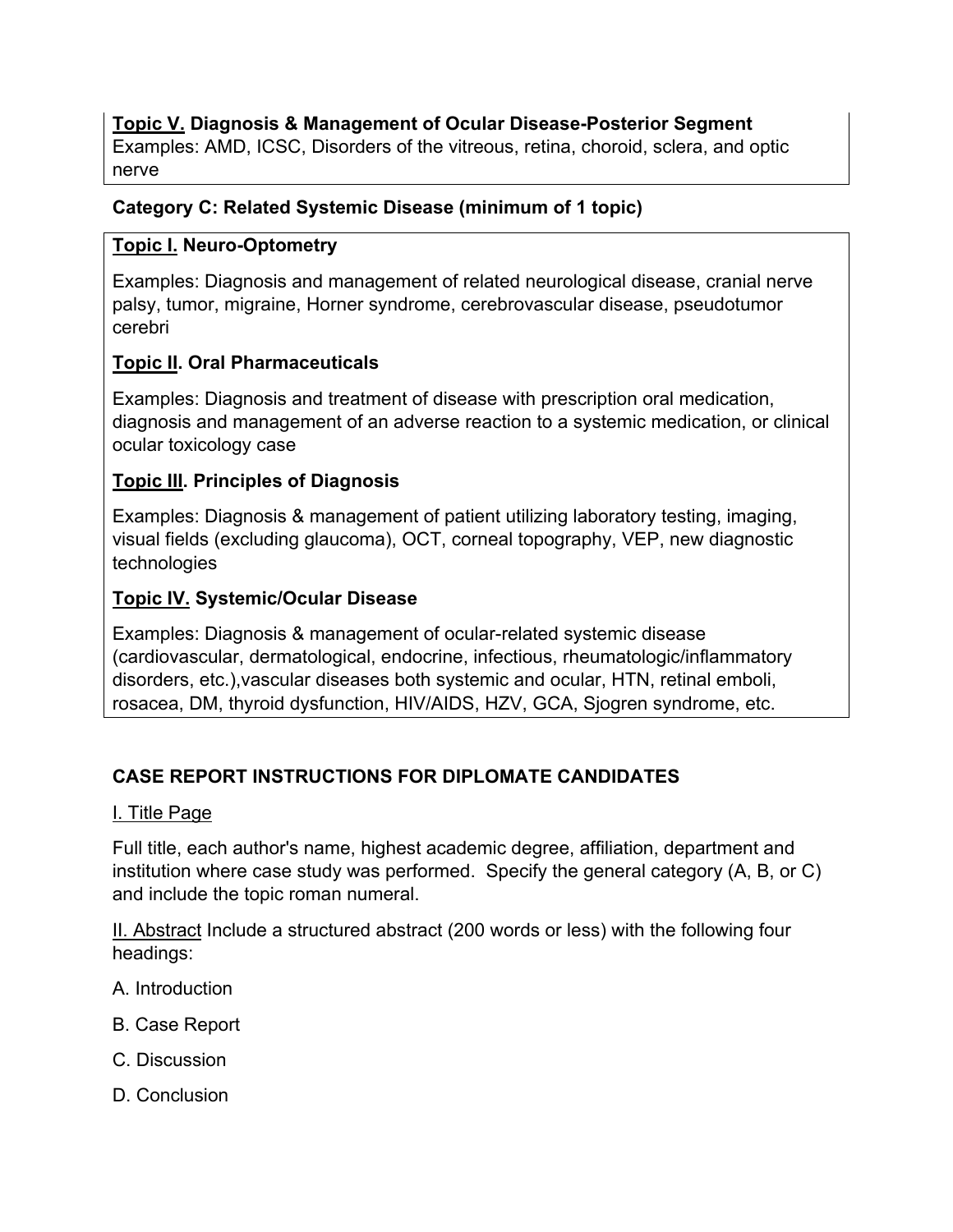#### III. Text

Number the pages of the report consecutively and include line numbers. The report should be double-spaced. Restrict abbreviations to those that are widely used and understood (i.e. avoid abbreviations that have meaning only within the context of the specific manuscript). Introduce each abbreviation in parentheses after the first appearance of the expanded term. Abbreviations of standard measure used with number quantities (mm, Hg, cm, and ml) are used without initial expansion. Each major section does not need to start on a new page. Each case report should be concise, yet complete based upon the complexity of the case.

#### IV. References

Number references consecutively in the order of their citation in the text and identify by superscript numbers. Do not insert references as footnotes. Candidates are responsible for making sure that each reference is correctly cited and listed. It is strongly recommended that candidates use a reference management system such as Endnote. References must be in the form currently used in the OVS Journal. A file containing the journal's format for references is available at http://edmgr.ovid.com/ovs/accounts/ifauth.htm

#### V. Tables

Data that can be stated in the text in one or two sentences should not be presented in table format. Each table should have a brief, self-contained title understandable without reference to the text. Assign a short heading to each column in the table.

#### VI. Legends for Figures and Illustrations

Figure legends should be double-spaced and numbered consecutively.

#### VII. Correspondence

Any correspondence with other practitioners that assists or corroborates the candidate's diagnosis or treatment plans must be included and/or attached to the case report.

#### VIII. Previously Published Articles

Published articles in peer-reviewed journals may be substituted for up to three (3) of the seven (7) written case reports. Published manuscripts are subject to review by the committee; they are not automatically accepted. To be considered, the candidate must select the category (A, B, or C) and topic Roman numeral for which he/she is submitting the publication. If the candidate is not the first author, a separate document must be submitted to the Diplomate Committee specifying the contributions of the candidate to the paper. If the article is over five years old, it may be acceptable, but a brief paper describing what changes have taken place on the topic since it was published may also be requested. For published case reports, the candidate must have participated in the clinical care of the patient(s). A maximum of one of the published manuscripts may be a research paper. However, submission of a research paper does not relieve the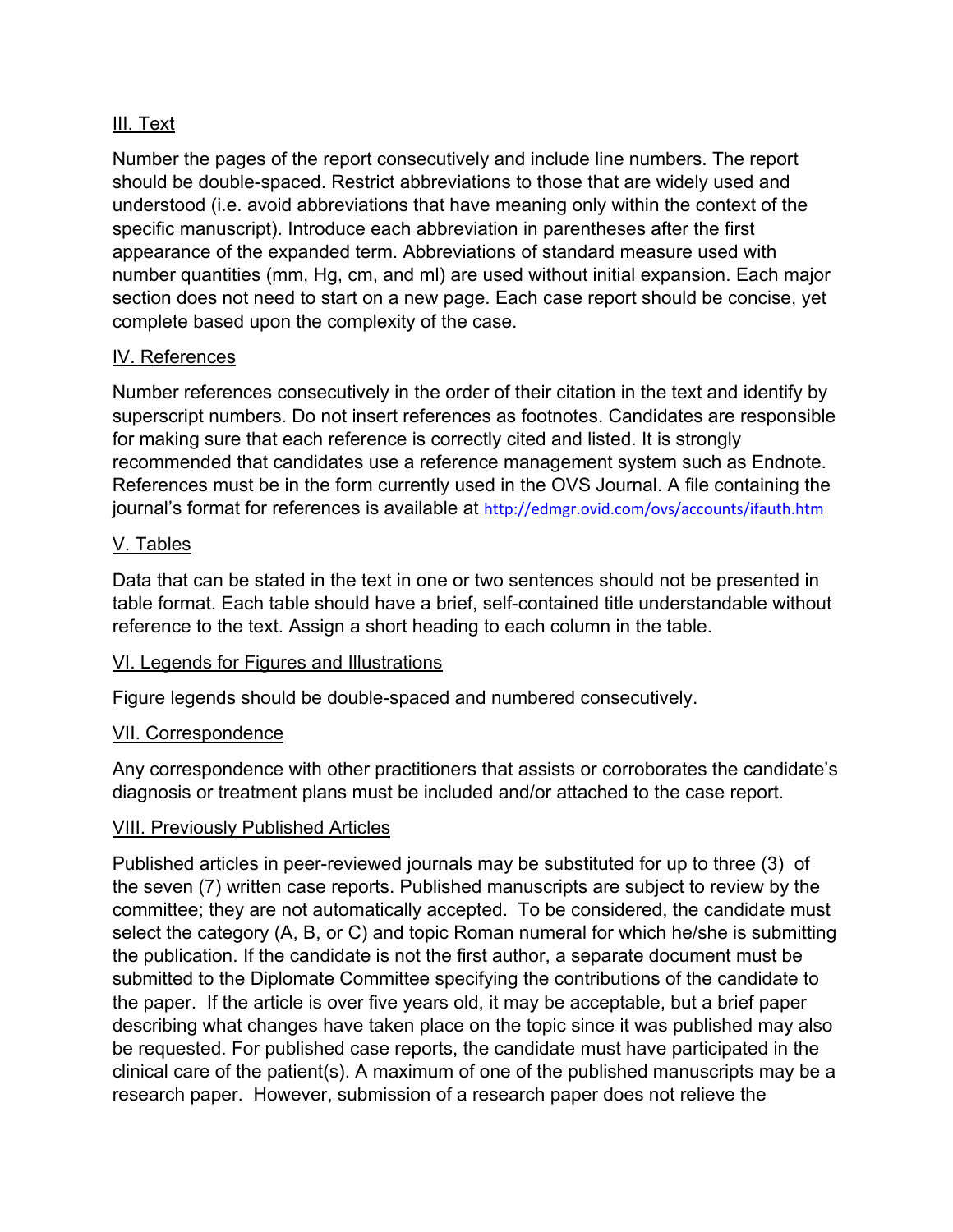candidate of submitting at least one case report from each of the three major categories of case reports.

## **All completed case reports must be uploaded to the web portal for review.**

Diplomate examinations take place during the Annual Meeting of the American Academy of Optometry. Candidates are eligible for the Written Examination (part IV) upon acceptance of two case reports. Candidates are eligible for the Clinical Case-Based Simulation Examination (Part V) upon acceptance of four Case Reports. All 7 Case Reports must be accepted for the Candidate to complete the Oral Examination (Part VI). Three referees will review each case report; additional information or revisions may be requested. The Candidate is encouraged to wait for approval of the first two Case Reports before proceeding with the remaining 5 to ensure that his/her efforts are directed appropriately.

# **PART IV: WRITTEN EXAMINATION**

Following successful completion of two case reports as described above, the Candidate is eligible to take the Written Examination during the Annual Meeting. The primary purpose of the examination is to assess the Candidate's skills in clinical diagnosis, pathophysiology, data analysis, and patient management/co-management. Additionally, some aspects of the written examination may test the candidate's knowledge of basic science relevant to clinical care such as optics, anatomy, physiology, pathology and pharmacology. The Written Examination is constructed to determine if the candidate practices Comprehensive Eye Care beyond the entry level and at a level of excellence consistent with Diplomate Status.

Practitioners are expected to understand and to coordinate, in the best interest of their patients, management plans that may be technically beyond their current scope of direct care as allowed by state law. In addition to the patient scenario questions, multiple choice questions pertaining to state-of-the-art information for the Comprehensive Eye Care practitioner will be included.

The written examination consists of two sections. The first section is a two-hour multiple choice examination that consists of 120 questions or 40 questions per category as follows:

- Clinical optometry: Contact lenses, low vision, binocular vision, refraction
- Ocular disease: Anterior and posterior segment, glaucoma, lens and refractive surgery
- Ocular-related systemic disease: neuro-ophthalmic disorders, clinical pharmacology, laboratory testing, diagnosis and management of ocular manifestations of systemic disease

The candidate must achieve a 70% on each individual category.

The second section of the written examination is the Clinical Correlations examination. This is a one-hour short answer examination with a photographic identification module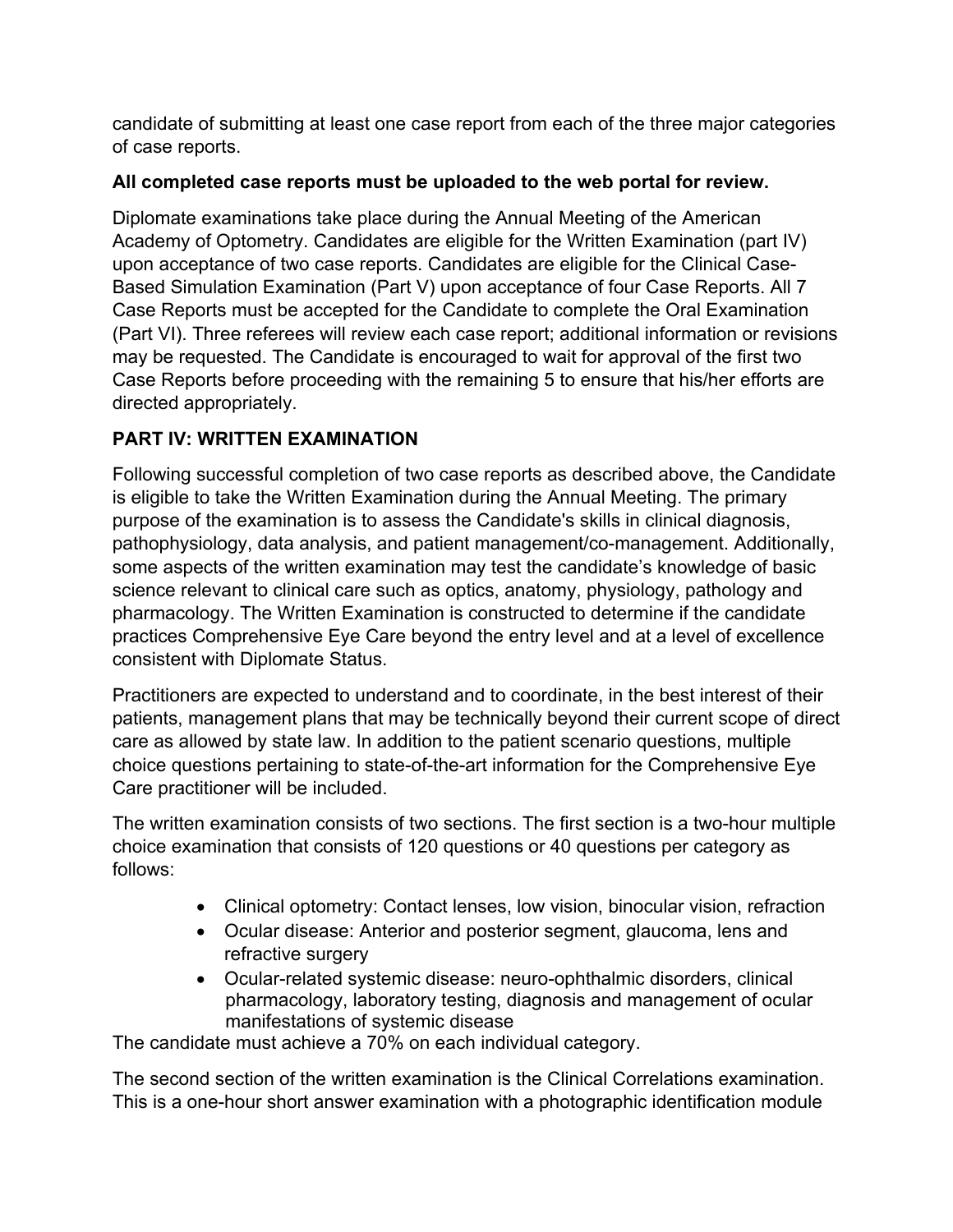(12 pathological slides) that assesses how well a candidate can analyze and solve a clinical problem. This is NOT a multiple-choice examination format, as candidates must provide a written response to the questions on each of the slides. The general structure of each item format will be as follows:

- I. Patient scenario: including demographic data, history, initial data results
- II. Examination questions: pertaining to pathophysiology, additional test findings, differential diagnoses, treatment and management/co-management
- III. Comment: the Candidate may comment on the nature of his/her responses to the exam questions

Candidates must achieve at least 70% on every individual section of the test to pass. If the candidate fails to achieve 70% on an individual section, the candidate will only have to repeat that one (or more) section(s) at the next meeting.

Concerning the textbook sources for the questions, more than 70% of the questions on the written examination are referenceable to Ophthalmology (Yanoff, M, Duker, J., 4th Ed. St. Louis, MO., Mosby 2014). There will be no questions drawn from part 1 and 8 of Yanoff's Ophthalmology textbook.

Less than 30% of the questions on the written examination are drawn from the following textbooks:

- Clinical Manual of Contact Lenses (Bennett ES, Henry VA (Eds). Philadelphia: Lippincott Williams & Wilkins; 2014)
- Contact lens Complications (Efron, N. London: Elsevier Saunders; 2012)
- Clinical Management of Binocular Vision: Heterophoric, Accommodative, and Eye Movement Disorders (Mitchell Scheiman and Bruce Wick, 2014)
- Essentials of Low Vision Practice (Brilliant, R.L., Boston, MA, Butterworth Heinemann 1999)

The AOA Optometric Clinical Practice Guidelines are a useful resource for the contact lens and pediatric sections; however, more than 95% of the questions are referenceable to the above textbooks.

### **PART V: CLINICAL CASE-BASED SIMULATION EXAMINATION**

Following successful completion of four case reports the candidate is eligible to take the Clinical Case-Based Simulation Examination. This examination will be given during the Annual Meeting of the Academy. During this examination, the Candidate will be tested on clinical case-based scenarios developed by the Committee in the topics of anterior segment disease, posterior segment disease, contact lenses, binocular vision, and low vision. The candidate will select three case-based scenarios; the topics will be unknown to the candidate. The candidate may be asked about clinical history, diagnosis, treatment, and management of the selected cases.